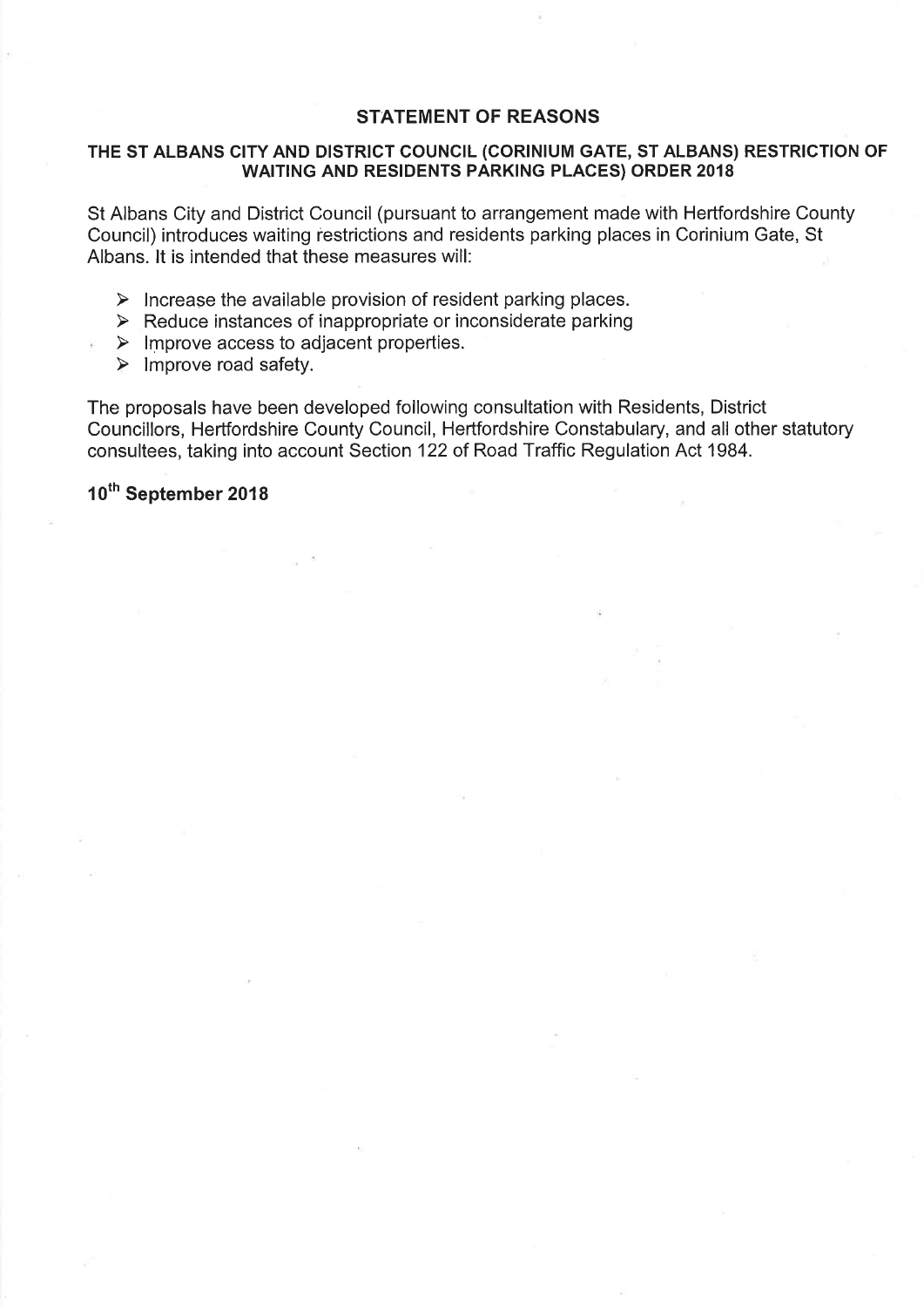### ST ALBANS CITY AND DISTRICT COUNCIL

#### ROAD TRAFFIC REGULATION ACT 1984

#### THE ST ALBANS CITY AND DISTRICT COUNCIL (CORINIUM GATE, ST ALBANS)(RESTRICTION OF WAITING AND RESIDENTS PARKING PLACES) ORDER 2018

The St Albans City and District Council, pursuant to arrangements made under section 19 of The Local Government Act 2000 and The Local Government (Arrangements for Discharge of Functions) (England) Regulations 2012 with the Hertfordshire County Council, and in exercise of powers conferred on that County under sections 1, 2, 3, 32, 35, 45, 46, 47, 49, 51 and 53 and Part IV of Schedule 9 of the Road Traffic Regulation Act 1984 and the provisions of Part 6 and Schedule 9 of the Traffic Management Act 2004 and of all other enabling powers, and after consultation with the Chief Officers of Police in accordance with Part III of Schedule 9 to the 1984 Act, makes the following Order:

#### **Commencement**

1. This Order shall come into operation on 3<sup>rd</sup> December 2018 and may be cited as The St Albans City And District Council (Corinium Gate, St Albans) (Restriction of Waiting and Residents Parking Places) Order 2018 hereinafter referred to as "this Order";

#### Interpretation

2. In this Order:-

"Civil Enforcement Officer" is a Civil Enforcement Officer as defined by the Traffic Management Act 2004;

"disabled person" means a disabled person of a description prescribed by Regulation 4 of the Disabled Persons (Badges for Motor Vehicles) (England) Regulations 2000 SI 682;

"disabled person's badge" has the same meaning as in the Disabled Persons (Badges for Motor Vehicles) (England) Regulations 2000 SI 682;

"disabled person's vehicle" means a vehicle lawfully displaying a disabled person's badge and which is a vehicle which, immediately before or after any period of waiting allowed by virtue of a provision of a kind required by Requlation 8 of the Local Authorities' Traffic Orders (Exemptions for Disabled Persons) (England) Regulations 2000 SI 683, has been or is to be driven by a disabled person or, as the case may be, has been or is to be used for carrying disabled persons as passengers;

"driver" means the person driving the vehicle at the time it was left in the parking place;

"Eligible Address" means any postal address which is listed in Schedule 3 to this Order and therefore indicates that the resident may apply for a Resident Permit and/or Visitor Parking Permits:

"Household" means a dwelling with a separate entry on the Council's Council Tax register;

"motor caravan" means a motor vehicle which is constructed or adapted for the carriage of passengers and their effects and which contains, as permanently installed equipment, the facilities which are reasonably necessary for enabling the vehicle to provide mobile living accommodation for its users;

"motor cycle" has the same meaning as in Section 185(1) of the Road Traffic Act 1988;

"motor vehicle" has the same meaning as in Section 136(1) of the Act of 1984;

"owner" in relation to a vehicle means the person by whom such vehicle is kept and used;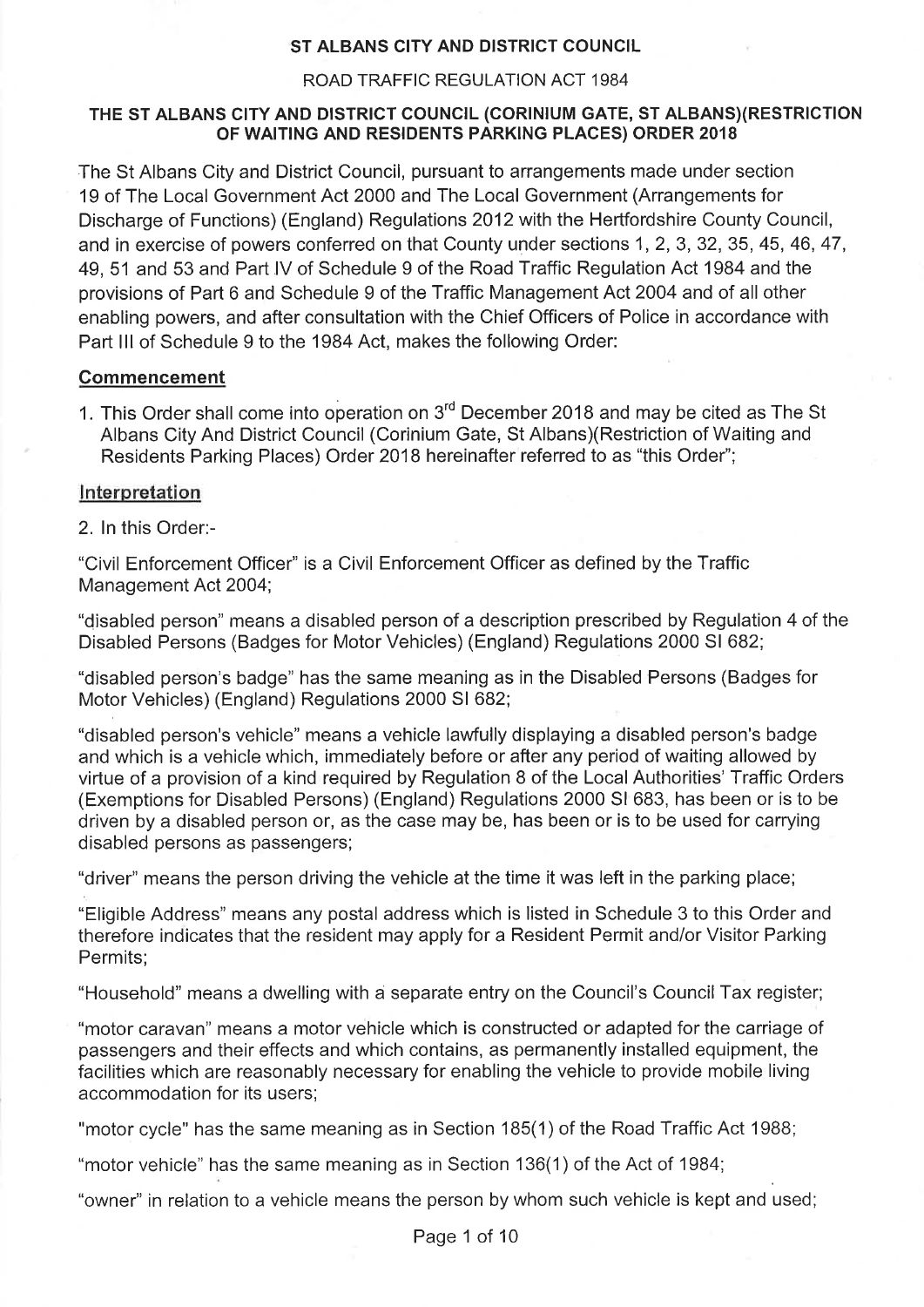"parking place" means an area of highway designated by this Order for the waiting of vehicles of the specified classes in article 7 of this order;

"permit holder" means a person to whom a Resident Parking Permit and/or a Visitor Parking Permit has been issued;

"permit holders vehicle" means a vehicle for which a valid resident parking permit or visitor parking permit has been issued.

"permitted hours" means the period specified for each parking place in Schedule 2 column 5 during which waiting by vehicles is permitted.

"relevant position" means on the dashboard or fascia of the vehicle or where the vehicle is not fitted with a dashboard or fascia in a conspicuous position on the nearside of the vehicle, or if the vehicle is one being used by a disabled person has the same meaning as given in Regulation 4 of The Local Authorities' Traffic Orders (Exemptions for Disabled Persons) (England) Regulations 2000;

"Residents parking permit" means a parking permit issued by the Council under the provisions of this order;

"Resident" means a person whose usual place of abode is an eligible address listed in Schedule 3 to this Order.

"the council" means St Albans City & District Council.

"vehicle" means motor vehicle or motor cycle;

"Visitor Parking Permit" means a Visitor Resident Parking Permit issued by the Council under the provisions of this order and bearing printed instructions for its validation on the front face;

#### **General Prohibition of Waiting**

- 3. Save as provided in Articles 28, 29 and 30(a) of this Order, no person shall, except upon the direction of a police constable in uniform or with the permission of a Civil Enforcement Officer cause or permit any vehicle to wait at any time in those lengths of road which are specified in Schedule 1 to this order
- 4. Save as provided in Articles 28, 29 and 30(b) of this order, no person shall, except upon the direction of a police constable in uniform or with the permission of a Civil Enforcement Officer, cause or permit any vehicle to wait during the permitted hours on any parking place specified in Schedule 2 unless a valid Resident Parking Permit or Visitor Parking Permit is displayed on that vehicle in the relevant position.

#### Designation of parking places

- 5. Save as provided in Articles 28, 29 and 30 each area of highway specified in Schedule 2 to this Order is hereby designated as parking places for use by resident permit and visitor permit holders vehicles only.
- 6. No person shall cause or permit any vehicle to wait in a parking place during the permitted hours unless it is of the specified class as defined in Article 7.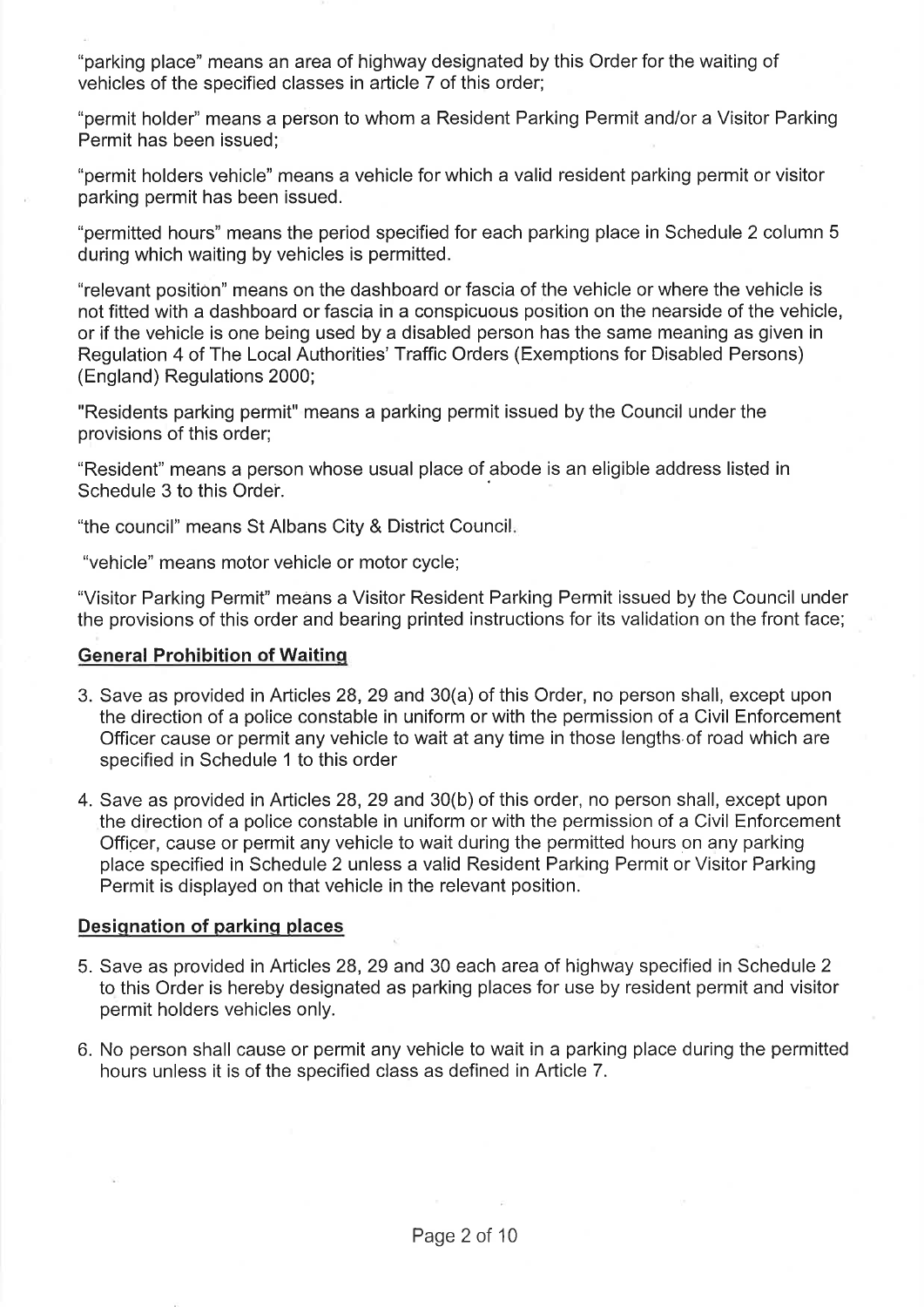# Vehicles for which parking places are designated

7. Subject to the provisions of this Order, parking places designated in Schedule 2 of this order may be used for the leaving during the permitted hours of permit holders vehicles of the following class, that is to say, passenger vehicles (the overall height of which does not exceed 2.3 metres and the overall length of which does not exceed 5.25 metres), goods carrying vehicles (the overall height of which does not exceed 2.3 metres and the overall length of which does not exceed 5.25 metres), motor caravans and disabled persons vehicles (on which must be displayed the relevant badge and disc).

# **Eligibility for a Resident Parking Permit or Visitor Parking Permits**

- 8. Any resident who is the owner of a motor vehicle or has access to a company vehicle of the class referred in Article 7 may apply to the Council for the issue of a resident permit for each such vehicle in their ownership or control, subject to the maximum Resident Parking Permit allocation per household set out in Schedule 3 to this Order.
- 9. Any resident may apply to the Council for the issue of visitor parking permits, up to the maximum annual allocation per household of the number of books specified in Schedule 4 to this Order.

# Application for a Resident Parking Permit or Visitor Parking Permits

- 10. Application for a Resident Parking Permit or Visitor Parking Permits will be made on a form issued by and obtainable from the Council. The form must be completed and returned accompanied by a payment for the charge specified in Schedule 5 of this Order and by such documentary evidence of entitlement in respect of an application for a Resident Parking Permit or Visitor Parking Permits made to them as the Council may reasonably request to verify any particulars or information given to them.
- 11. On receipt of a properly completed application and fee where appropriate the Council shall issue to the appropriate applicant a Resident Parking Permit or Visitor Parking Permits provided that the applicant qualifies for the Resident Parking Permit or Visitor Parking Permits.
- 12. (a) Where a Resident Parking Permit or Visitor Parking Permits are issued to any person upon receipt of a cheque or credit/debit card details and the payment is subsequently dishonoured, the Resident Parking Permit or Visitor Parking Permit shall immediately cease to be valid.
	- (b) The Council will serve notice on the person to whom the Resident Parking Permit or Visitor Parking Permit was issued at the address shown by the applicant on the application form or at any other address believed to be the applicant's place of abode, requiring that person to surrender the Resident Parking Permit or Visitor Parking Permit, to the Council within 48 hours of the receipt of the notice.

# **Charges for Parking Permits and Visitor Parking Permits**

- 13. The charges for a Resident Parking Permit and Visitor Parking Permits shall be as specified in Schedule 5 to this Order.
- 14. The charges for a Resident Parking Permit and Visitor Parking Permits may be amended by the Council giving notice in accordance with Section 46A of the Act of 1984.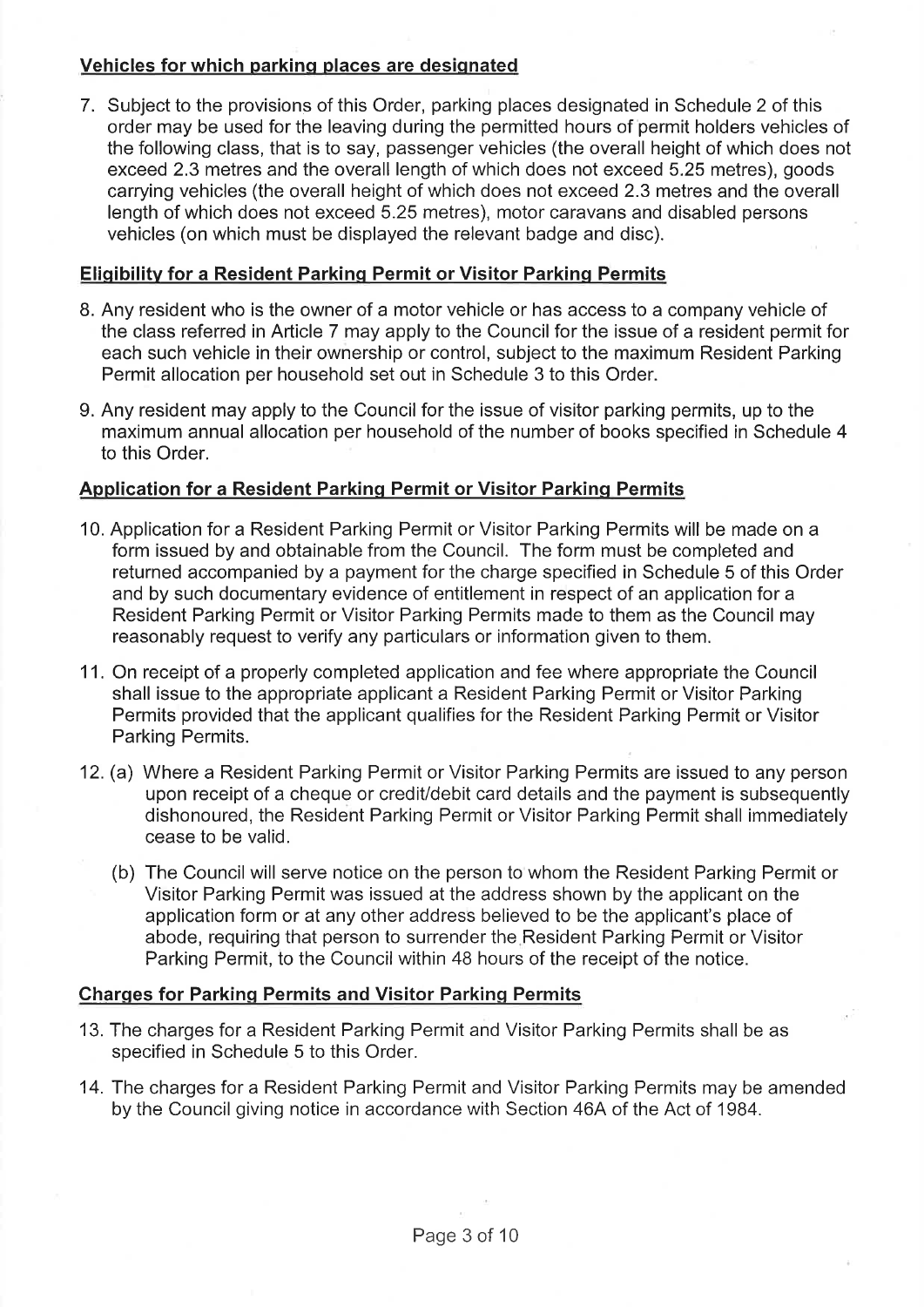### Form of Resident Parking Permit and Visitor Parking Permit

- 15. (a) A Resident Parking Permit shall be in writing and shall include the following particulars:
	- i) a serial number by which the Permit Holder may be identified;
	- ii) the registration number of the vehicle for which the Resident Parking Permit is issued:
	- iii) the expiry date;
	- iv) an authentication that the Resident Parking Permit has been issued by the Council:
	- v) a code to identify the parking place.
	- (b) A Visitor Parking Permit shall be in writing and shall include the following particulars:
		- i) a serial number by which the Permit Holder may be identified;
		- ii) the time, day, date and month of commencement;
		- iii) an authentication that the Visitor Parking Permit has been issued by the Council;
		- iv) a code to identify the parking place.

### Surrender, Withdrawal and Validity of a Resident Parking Permit or Visitor Parking **Permit**

- 16. A Permit Holder may surrender a Resident Parking Permit or Visitor Parking Permits to the Council at any time.
- 17. The Council may by notice served on the Permit Holder at the address shown by that person on the application form or at any other address believed to be that person's place of abode, withdraw a Resident Parking Permit or Visitor Parking Permits, if it appears to the Council that:-
	- (a) the Permit Holder has ceased to be eligible to hold a Resident Parking Permit or Visitor Parking Permits under the provisions of Articles 8 and 9 of this Order.
	- (b) the vehicle or motorcycle in respect of which a Resident Parking Permit was issued has been adapted or used in such a manner that it is no longer a vehicle for which a Resident Parking Permit can be issued;
	- (c) the details on the Resident Parking Permit or Visitor Parking Permits have been altered or defaced;
	- (d) the permit has been misused or any reason as stated in the notice.
- 18. A Resident Parking Permit will be valid only if displayed on the vehicle to which the Resident Parking Permit relates in the relevant position.
- 19. A Visitor Parking Permit will be valid only if displayed on a vehicle in the relevant position correctly marked in accordance with the instructions for validation on the front face.
- 20. A Resident Parking Permit shall cease to be valid at midnight on the specified expiry date or on the date the Council withdraws the Resident Parking Permit by notice, whichever is the earlier.
- 21. The Council will not make any refund for the withdrawal of a Resident Parking Permit or **Visitor Parking Permits.**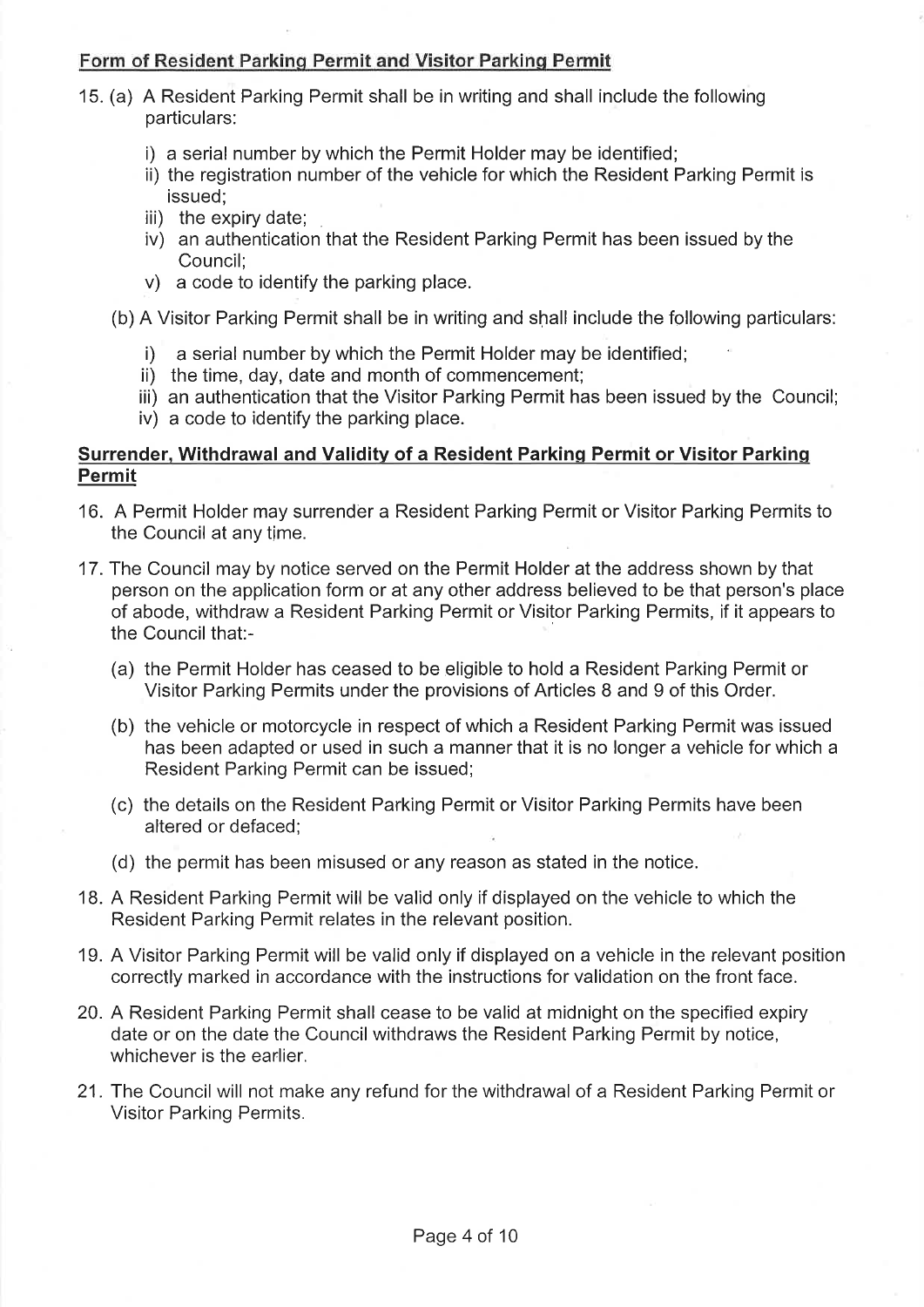- 22. The Council will refund part of the cost of a Resident Parking Permit which has been surrendered, if not less than one month remains before the expiry date, the amount of refund to be as specified in Schedule 5 to this Order and subject to an administration charge as specified in Schedule 5 to this Order.
- 23. The Council will refund the cost of whole unused/defaced books of Visitor Parking Permits which are surrendered.

### Application for and the issue of a Duplicate Resident Parking Permit

- 24. The Council will issue a duplicate or replacement Resident Parking Permit in the following circumstances:
	- (a) If a Resident Parking Permit is mutilated or accidentally defaced or the figures or particulars on it have become illegible or the colour of the Resident Parking Permit has faded or altered, the Permit Holder shall surrender it to the Council. If the Resident Parking Permit is accompanied by an application for a replacement Parking Permit, a duplicate Resident Parking Permit shall be issued and the original Resident Parking Permit shall become invalid.
	- (b) If a Resident Parking Permit is lost or destroyed, the Permit Holder may apply to the Council for the issue of a duplicate. If the Council is satisfied as to the loss or destruction of the Parking Permit, a duplicate will be issued on payment of the charge specified in Schedule 5.
	- (c) If a Permit Holder acquires a new vehicle, the Permit Holder must surrender the original Resident Parking Permit to the Council and make an application for a new Resident Parking Permit and the original Resident Parking Permit shall become invalid.

### **Power to Suspend use of Parking Places**

- 25. Any person authorised by the Council may suspend the use of a parking place whenever he considers such suspension reasonably necessary:
	- (a) for the purpose of facilitating the movement of traffic or promoting its safety;
	- (b) for the purpose of any building operation, demolition or excavation in or adjacent to the parking place or the maintenance, improvement or reconstruction of the parking place or the laving, erection, alteration, removal or repair in or adiacent to the parking place of any sewer or of any main, pipe or apparatus for the supply of gas, water or electricity or of any telecommunication apparatus or traffic sign; or
	- (c) for the convenience of occupiers of premises adjacent to the parking place on any occasion for the removal of furniture from one office or dwelling house to another place; or
	- (d) on any occasion on which it is likely by reason of some special attraction that any street will be thronged or obstructed; or
	- (e) for the convenience of occupiers of premises adjacent to the parking place at times of weddings or funerals or on other special occasions; or
	- (f) for the purpose of facilitating the cleansing of the parking place.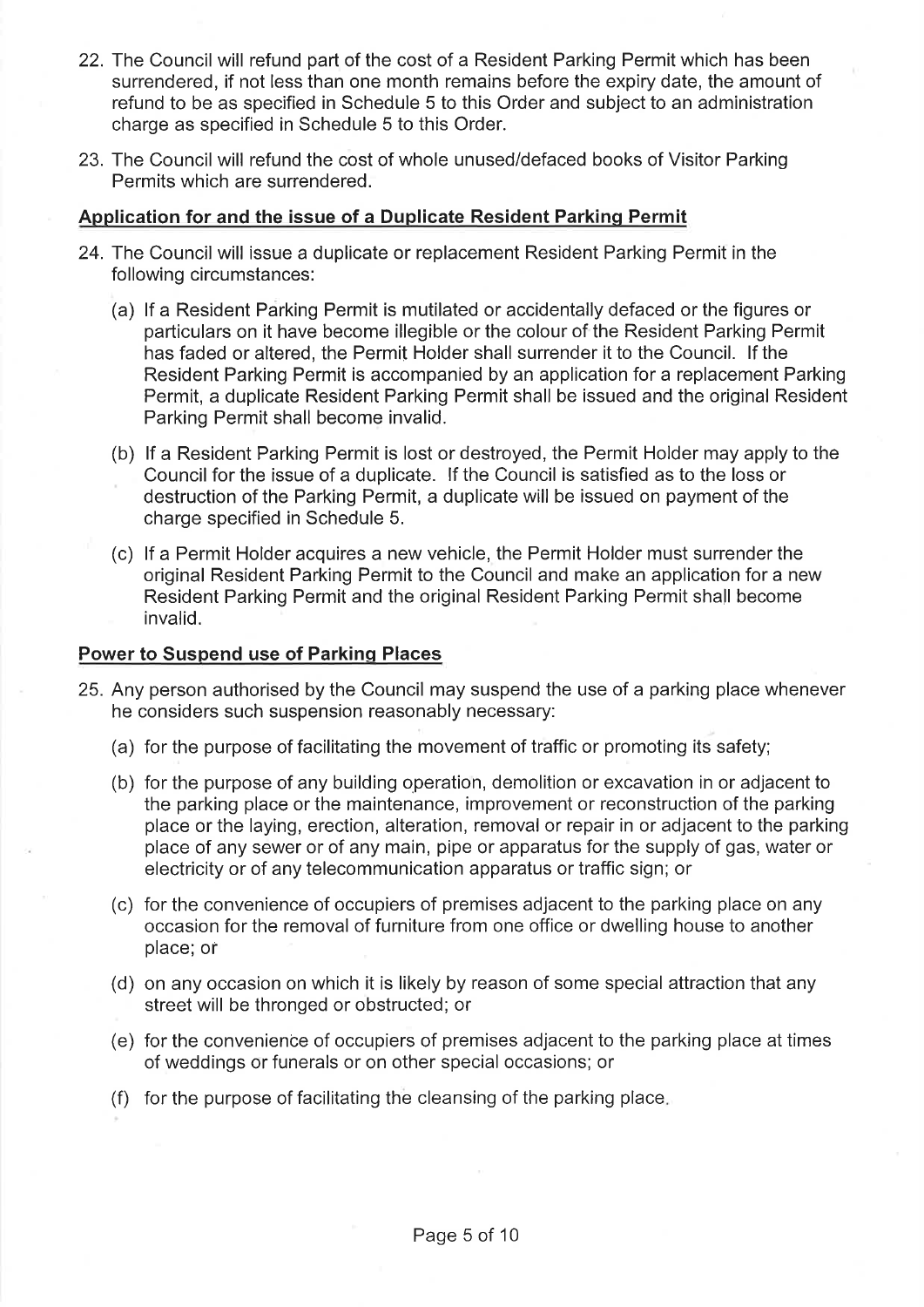### No Waiting in a Suspended Parking Place

- 26. No person shall cause or permit a vehicle to wait in a parking place or any part thereof during which such period as the Council has suspended that parking place or part thereof.
- 27. Nothing in Article 26 shall render it a contravention to cause or permit a vehicle to be left in a parking place which has been suspended, which displays in the relevant position a valid dispensation issued by the Council.

### Exemptions to the provisions of this Order

- 28. It shall not contravene Articles 3, 4, 5, 6 and 7 of this Order to cause or permit any vehicle to wait in the parts of the road referred to therein for so long as may be reasonably necessary to enable:-
	- (a) goods to be loaded on or unloaded from the vehicle.
	- (b) a person to board or alight from the vehicle.
	- (c) the vehicle, if it cannot conveniently be used for such purpose in any other road, to be used in connection with any of the following operations, namely:
		- i) the removal of any obstructions to traffic;
		- ii) the maintenance, improvement or reconstruction of the said roads;
		- iii) the laying, erection, alteration, repair or cleaning of any sewer or of any main pipe or apparatus for the supply of gas, water or electricity, or of any telecommunications apparatus kept or installed for the purposes of a telecommunications code system or of any other telecommunications apparatus lawfully kept installed in any position.
	- (d) the vehicle if it cannot conveniently be used for such purpose in any other road to be used in the service of a local authority or water authority in pursuance of statutory powers or duties.
	- (e) the vehicle to be used for fire brigade, ambulance or police purposes;
	- (f) the vehicle to be used by a universal service provider in the course of the provision of a universal postal service for the purpose of delivering or collecting postal packets.

In this Article -

The expressions "universal service provider", "provision of a universal postal Service" and "postal packet" shall bear the same meanings as in the Postal Services Act 2011.

29. It shall not contravene Articles 3, 4, 5, 6 and 7 of this Order to cause or permit a vehicle to wait in the part of the road referred to therein if the vehicle is prevented from proceeding by circumstances beyond the driver's control or if the driver of the vehicle has stopped in order to avoid injury or damage to persons or property or is required to do so by law.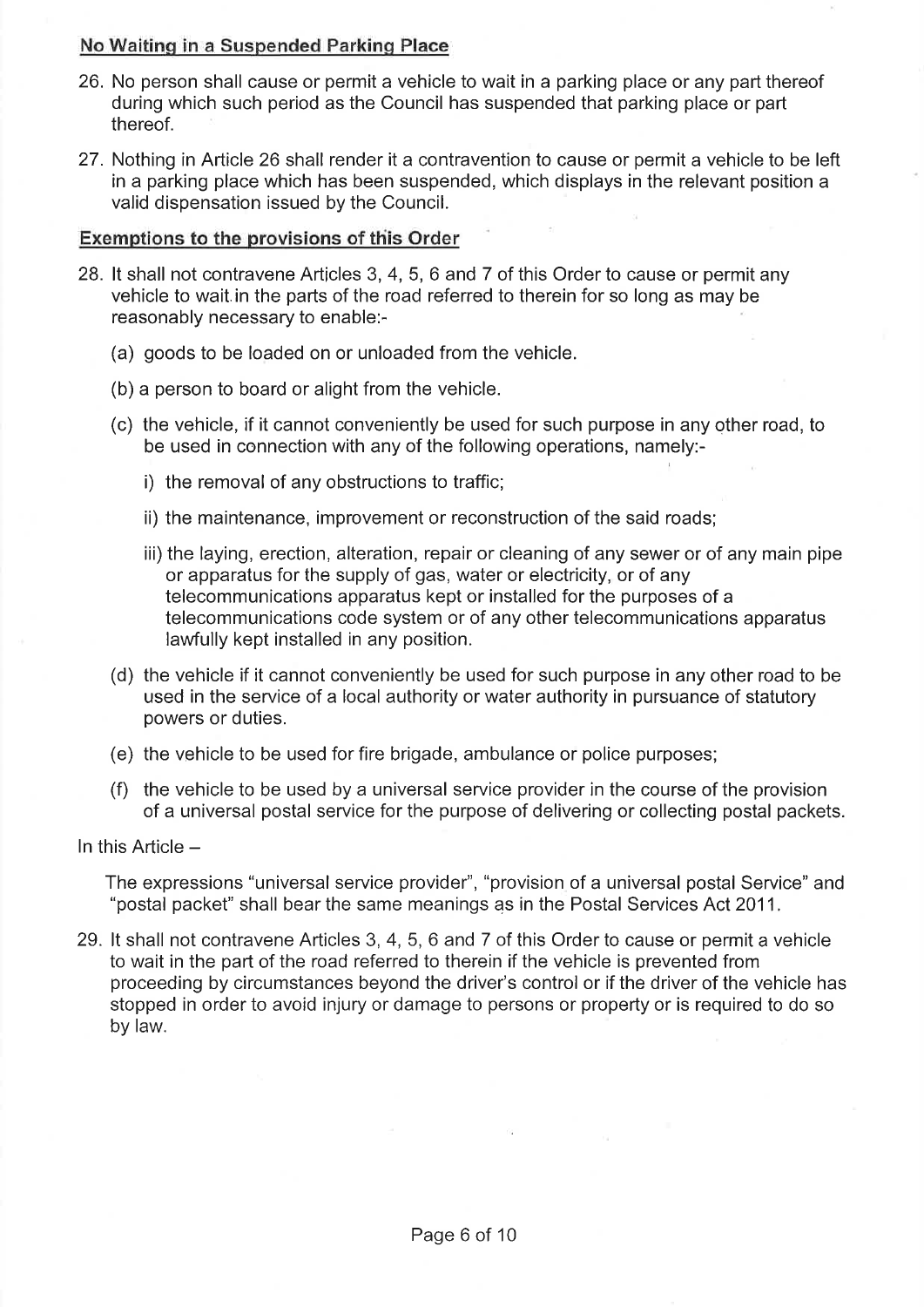- 30. (a) Nothing in Article 3 of this Order shall render it unlawful to cause or permit a disabled person's vehicle which displays in the relevant position a disabled person's badge and a parking disc, to wait at any time in the lengths of road specified in Schedule 1 of this Order for a period not exceeding 3 hours (not being a period separated by an interval of less than 1 hour from a previous period of waiting by the same vehicle in the same length of road).
	- (b) Nothing in Articles 4, 5, 6 and 7 of this Order shall render it unlawful to cause or permit a disabled person's vehicle which displays in the relevant position a disabled person's badge and a parking disc, to wait at any time without time limit in the lengths of road specified in Schedule 2 of this Order

#### In this Article -

"disabled person's vehicle" has the same meaning as in Section 142(1) of the Act of 1984;

"disabled person's badge" has the same meaning as given in Regulation 3(1) of The Local Authorities' Traffic Orders (Exemptions for Disabled Persons) (England) Regulations 2000

"parking disc" has the same meaning as given in Regulation 8(5) of The Local Authorities' Traffic Orders (Exemptions for Disabled Persons) (England) Regulations 2000; and

#### **Contraventions of this Order**

- 31. Where a motor vehicle is parked in contravention of any of the Articles to this Order the driver of any such motor vehicle shall be issued with a penalty charge notice.
- 32. The prohibitions and restrictions imposed by this Order shall be in addition to and not in derogation of any restriction or requirement imposed by any regulations made or having effect as if made under the Act of 1984 or by or under any other enactment.
- 33. The Interpretation Act 1978 shall apply for the interpretation of this Order as it applies for the interpretation of an Act of Parliament.
- 34. The provisions of the following Order are hereby revoked but only in so far as they are affected by the restrictions imposed by this Order;

The City and District of St Albans (Control of Parking) (Consolidation) Order 2013.

35. The restrictions imposed by this Order shall be in addition to and not in derogation from any restriction or requirement imposed by any other regulations made or having effect as if made under the Act of 1984 or by or under any other enactment.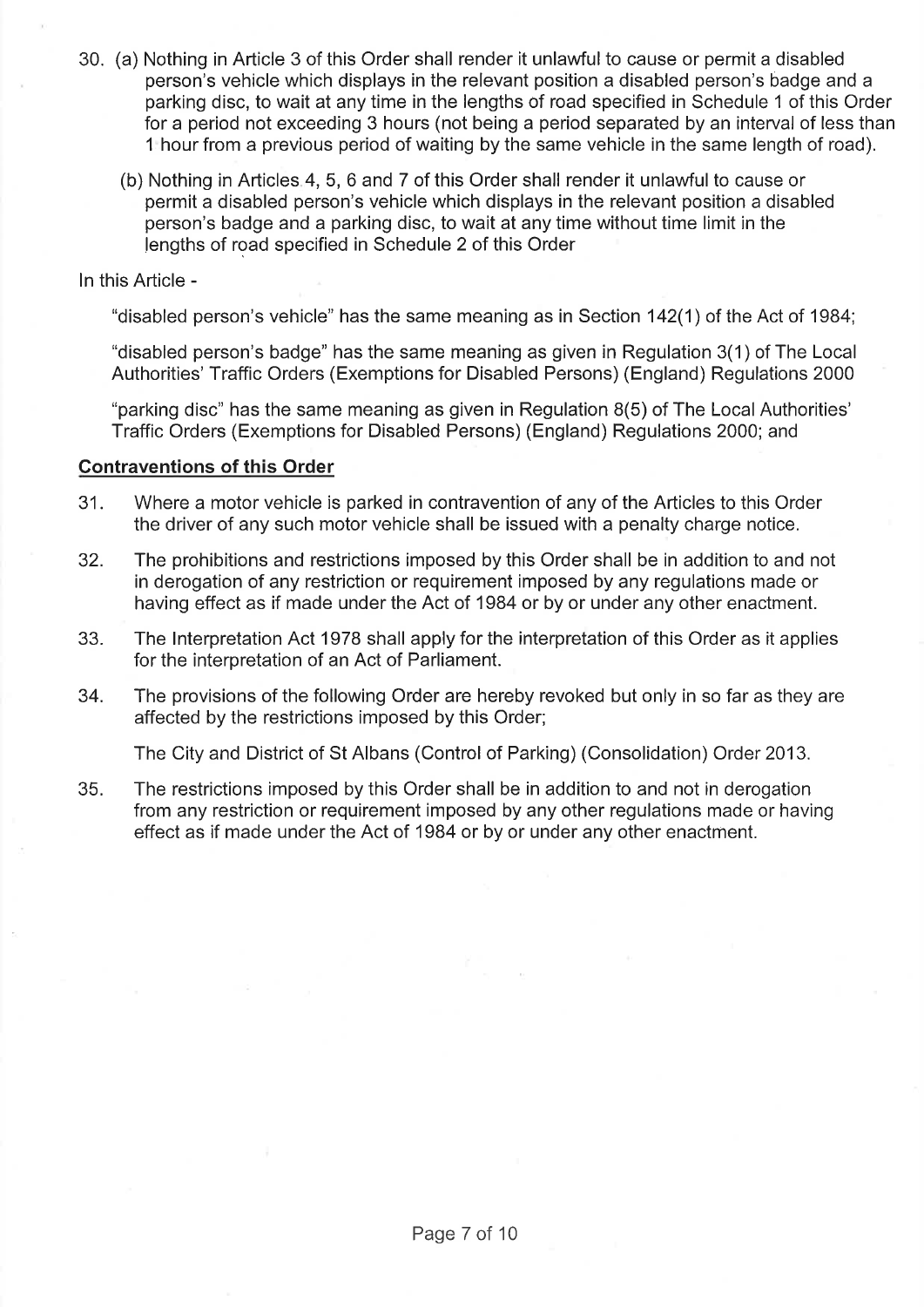# **SCHEDULE 1** Lengths of roads designated as 'No waiting at any time'

| Col 1          | Col 2                 | Col <sub>3</sub> | Col 4                                                                                                                                                |
|----------------|-----------------------|------------------|------------------------------------------------------------------------------------------------------------------------------------------------------|
| No.            | Name of road          | Side of road     | <b>Description</b>                                                                                                                                   |
| 1              | <b>Coriunium Gate</b> | Southwest        | From its junction with Mayne Avenue<br>southeastwards for a distance of 93 metres                                                                    |
| $\overline{2}$ | <b>Corinium Gate</b>  | Northeast        | From its junction with Mayne Avenue<br>southeastwards for a distance of 17 metres                                                                    |
| 3              | <b>Corinium Gate</b>  | <b>Both</b>      | From a point in line with the northeastern flank wall<br>of number 43 Corinium Gate northestwards for a<br>distance of 12 metres                     |
| 4              | <b>Corinium Gate</b>  | <b>Northwest</b> | From a point 42 metres southwest of the<br>northeastern flank wall of number 43 Corinium Gate<br>southwestwards for a distance of 26 metres          |
| 5              | <b>Corinium Gate</b>  | <b>Both</b>      | From a point in line with the southwestern flank wall<br>of number 43 Corinium Gate southwestwards for a<br>distance of 10 metres                    |
| 6              | <b>Corinium Gate</b>  | <b>Both</b>      | From a point 5 metres southeast of the common<br>property boundary of numbers 41 and 42 Corinium<br>Gate southeastwards for a distance of 10 metres  |
| $\overline{7}$ | <b>Corinium Gate</b>  | <b>Both</b>      | From a point in line with the common property<br>boundary of numbers 31 and 32 Corinium Gate<br>Northwestwards for its remaining length              |
| 8              | <b>Corinium Gate</b>  | Northeast        | From a point 29 metres southeast of the common<br>property boundary of numbers 31 and 32 Corinium<br>Gate southeastwards for a distance of 25 metres |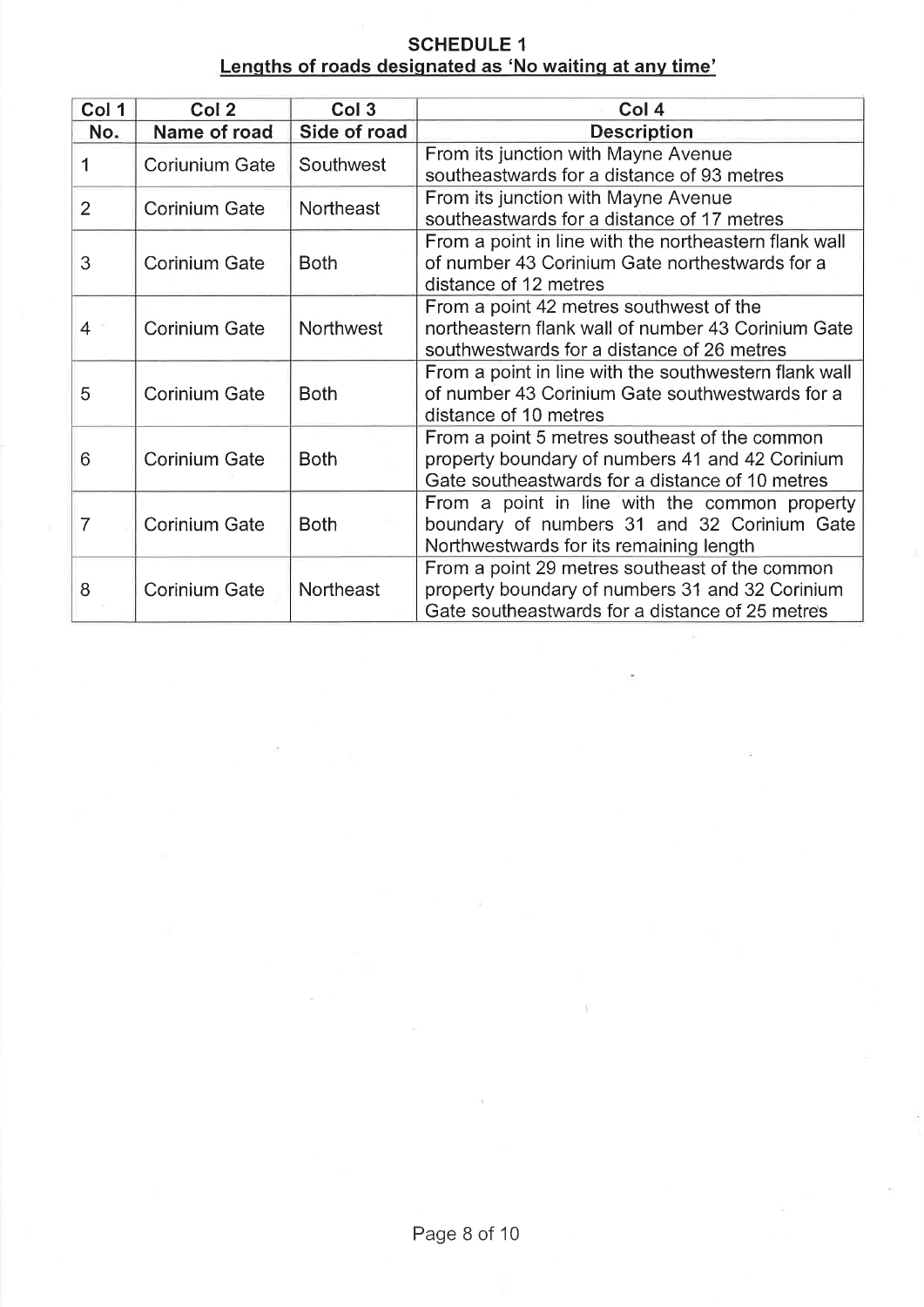# **SCHEDULE 2**

Lengths of road designated as Resident Permit Holders Parking Places Only

| Col 1          | Col <sub>2</sub>              | Col <sub>3</sub> | Col 4                                                                                                                                                  | Col <sub>5</sub>                     |
|----------------|-------------------------------|------------------|--------------------------------------------------------------------------------------------------------------------------------------------------------|--------------------------------------|
| No.            | <b>Name Of</b><br><b>Road</b> | Side Of<br>Road  | <b>Description</b>                                                                                                                                     | <b>Permitted Hours</b>               |
| 1              | <b>Corinium Gate</b>          | Northeast        | From a point 17 metres northeast<br>of its junction with of Mayne<br>Avenue for its remaining length                                                   | Monday to<br>Sunday 8am to<br>6:30pm |
| $\overline{2}$ | <b>Corinium Gate</b>          | Southwest        | From a point 93 metres northeast<br>of its junction with of Mayne<br>Avenue for its remaining length                                                   | Monday to<br>Sunday 8am to<br>6:30pm |
| 3              | <b>Corinium Gate</b>          | Northwest        | From a point in line with the<br>northeastern flank wall of number<br>43 Corinium Gate southwestwards<br>for a distance of 42 metres                   | Monday to<br>Sunday 8am to<br>6:30pm |
| 4              | <b>Corinium Gate</b>          | Northwest        | From a point 68 metres southwest<br>of the northeastern flank wall of<br>number 43 Corinium Gate<br>southwestwards for a distance of<br>42 metres      | Monday to<br>Sunday 8am to<br>6:30pm |
| 5              | <b>Corinium Gate</b>          | Southeast        | From a point 68 metres southwest<br>of the northeastern flank wall of<br>number 43 Corinium Gate<br>southwestwards for a distance of<br>109 metres     | Monday to<br>Sunday 8am to<br>6:30pm |
| 6              | <b>Corinium Gate</b>          | <b>Both</b>      | From a point 5 metres southeast of<br>the common property boundary of<br>numbers 41 and 42 Corinium Gate<br>Northwestwards for its remaining<br>length | Monday to<br>Sunday 8am to<br>6:30pm |
| $\overline{7}$ | <b>Corinium Gate</b>          | Northeast        | From a point in line with the<br>common property boundary of<br>numbers 31 and 32 Corinium Gate<br>southeastwards for a distance of<br>29 metres       | Monday to<br>Sunday 8am to<br>6:30pm |
| 8              | <b>Corinium Gate</b>          | Northeast        | From a point in line with the<br>northwestern flank wall of number<br>22 Corinium Gate southeastwards<br>for its remaining length                      | Monday to<br>Sunday 8am to<br>6:30pm |
| 9              | <b>Corinium Gate</b>          | Southwest        | From a point in line with the<br>common property boundary of<br>numbers 31 and 32 Corinium Gate<br>southeastwards for its remaining<br>length          | Monday to<br>Sunday 8am to<br>6:30pm |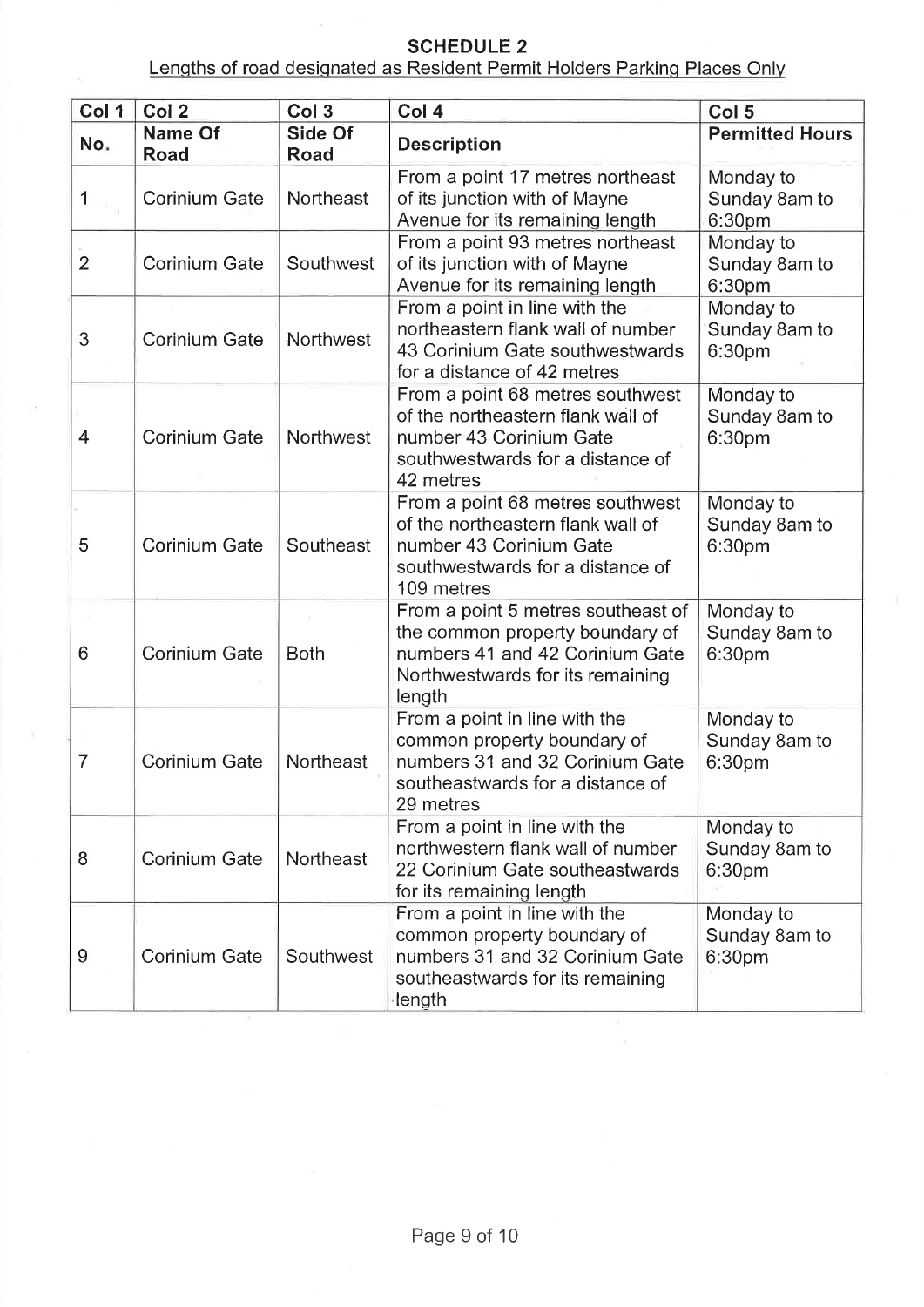### **SCHEDULE 3 Eligible addresses for Permits**

| <b>Parking Place Name</b> | <b>Parking Place Zone</b><br><b>Identifier</b> | <b>Eligible addresses</b> |
|---------------------------|------------------------------------------------|---------------------------|
| Corinium Gate             | <b>CG</b>                                      | All                       |

### **SCHEDULE 4**

# Allocation of Residents Parking Permits and Residents Visitors Permit

| <b>Resident Permits</b> | Maximum 3 per property without off street parking |
|-------------------------|---------------------------------------------------|
|                         | Maximum 2 per property with off street parking    |

**Residents Visitor Permits** 

120 (12 books) per year, additional 50% upon application.

## **SCHEDULE 5 Charges**

| Resident Permit for first car                      | £53.06 per annum                            |
|----------------------------------------------------|---------------------------------------------|
| Resident Permit for second car                     | £186.77 per annum                           |
| <b>Residents Permit for Third Car</b>              | £339.59 per annum                           |
| <b>Residents Visitor Permits:</b>                  | £1.30 per days sold in books of 10 - £13.00 |
| <b>Refund of Resident Permit</b>                   | Pro-rata for unexpired calendar months      |
| Duplicate / replacement permit /<br>administration | £10.40                                      |

| The Common Seal of                  |                          |
|-------------------------------------|--------------------------|
| St Albans City and District Council |                          |
| was hereunto affixed on the         | 2018                     |
| in the presence of:-                |                          |
|                                     |                          |
| <b>Authorised Signatory</b>         | Sellettot to the Council |
|                                     |                          |



Authorised Signatory

 $\alpha$ 

**Procurement Solicitor**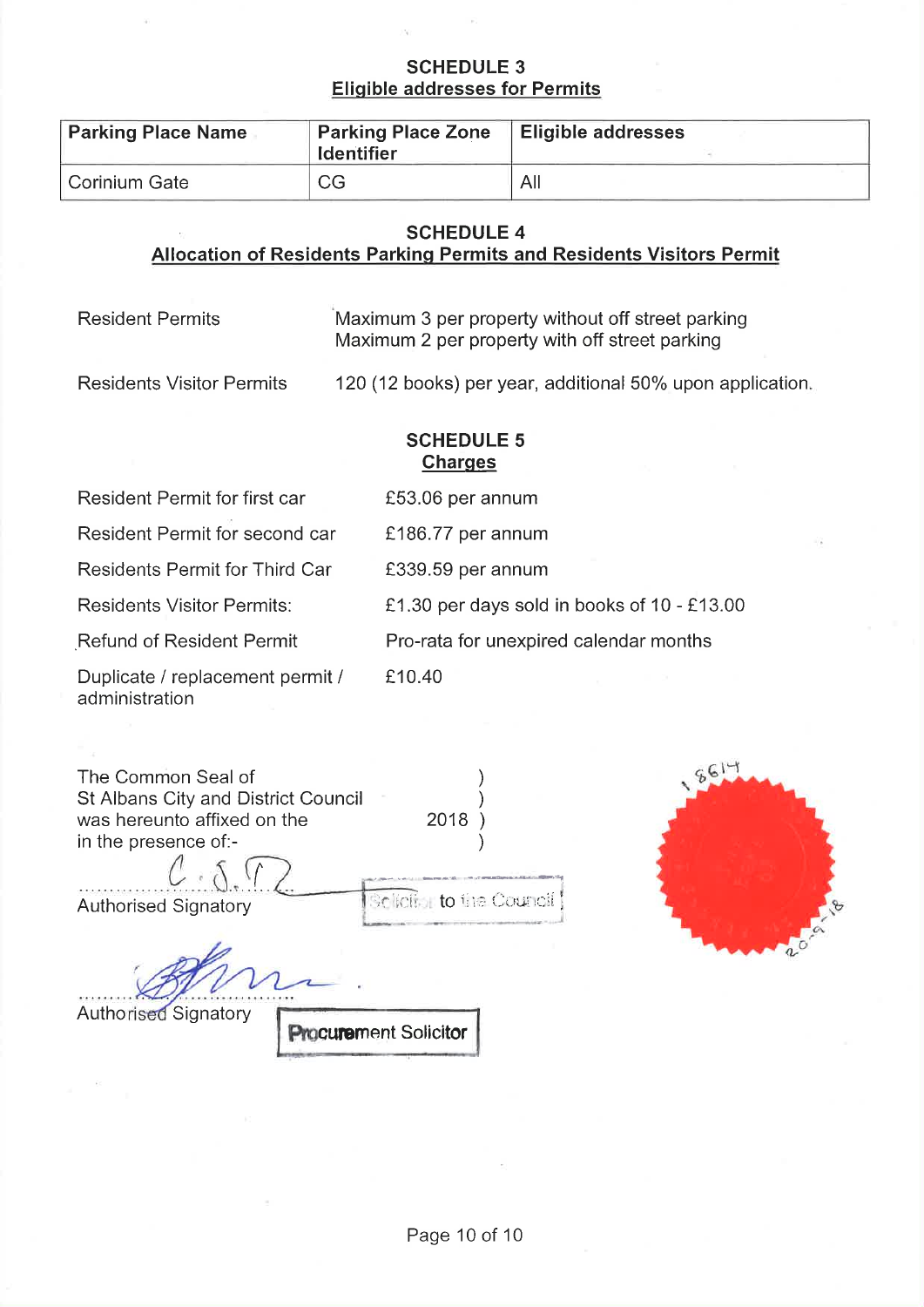